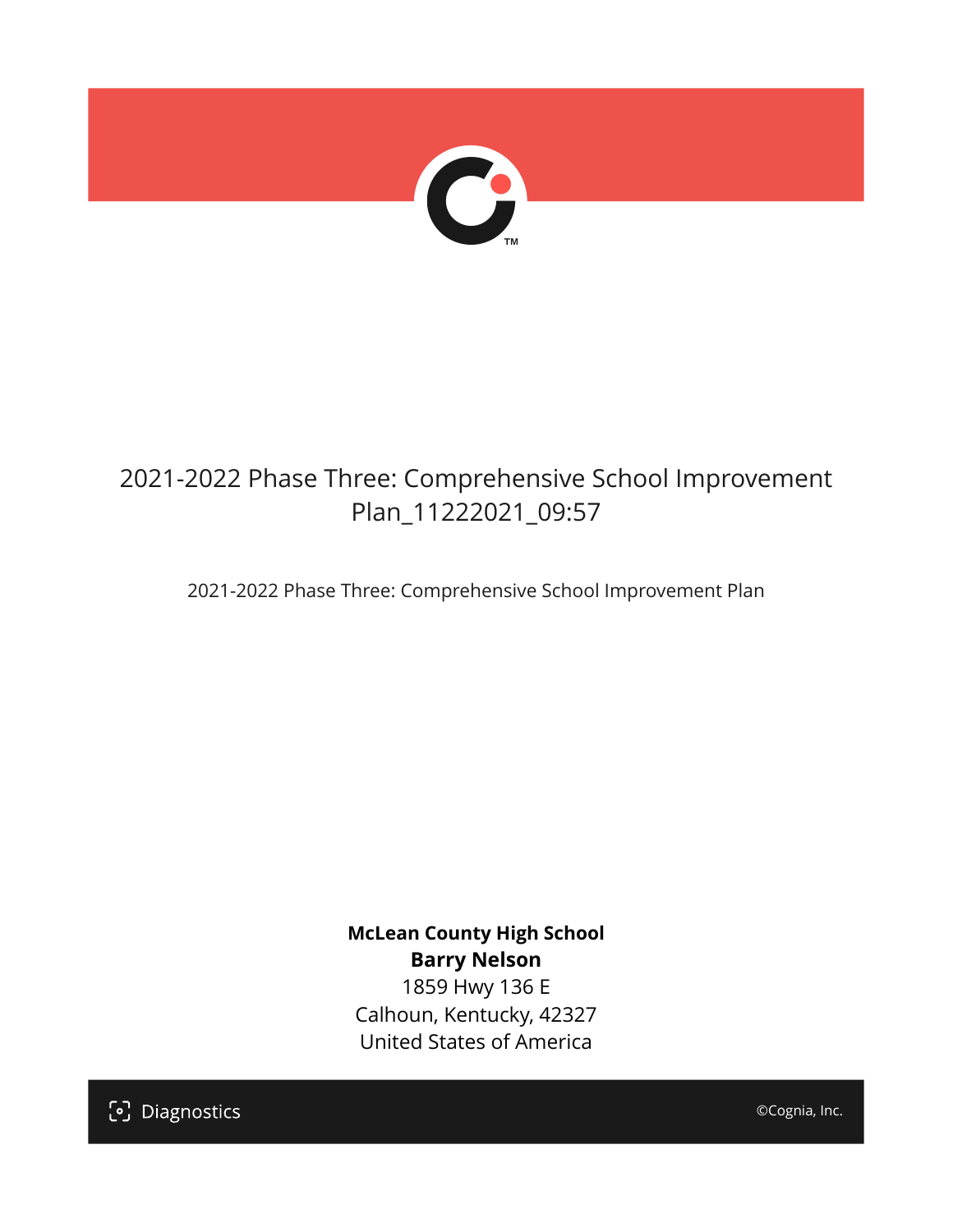### **Table of Contents**

| 2021-22 Phase Three: Comprehensive School Improvement Plan |  |
|------------------------------------------------------------|--|
| Attachment Summary                                         |  |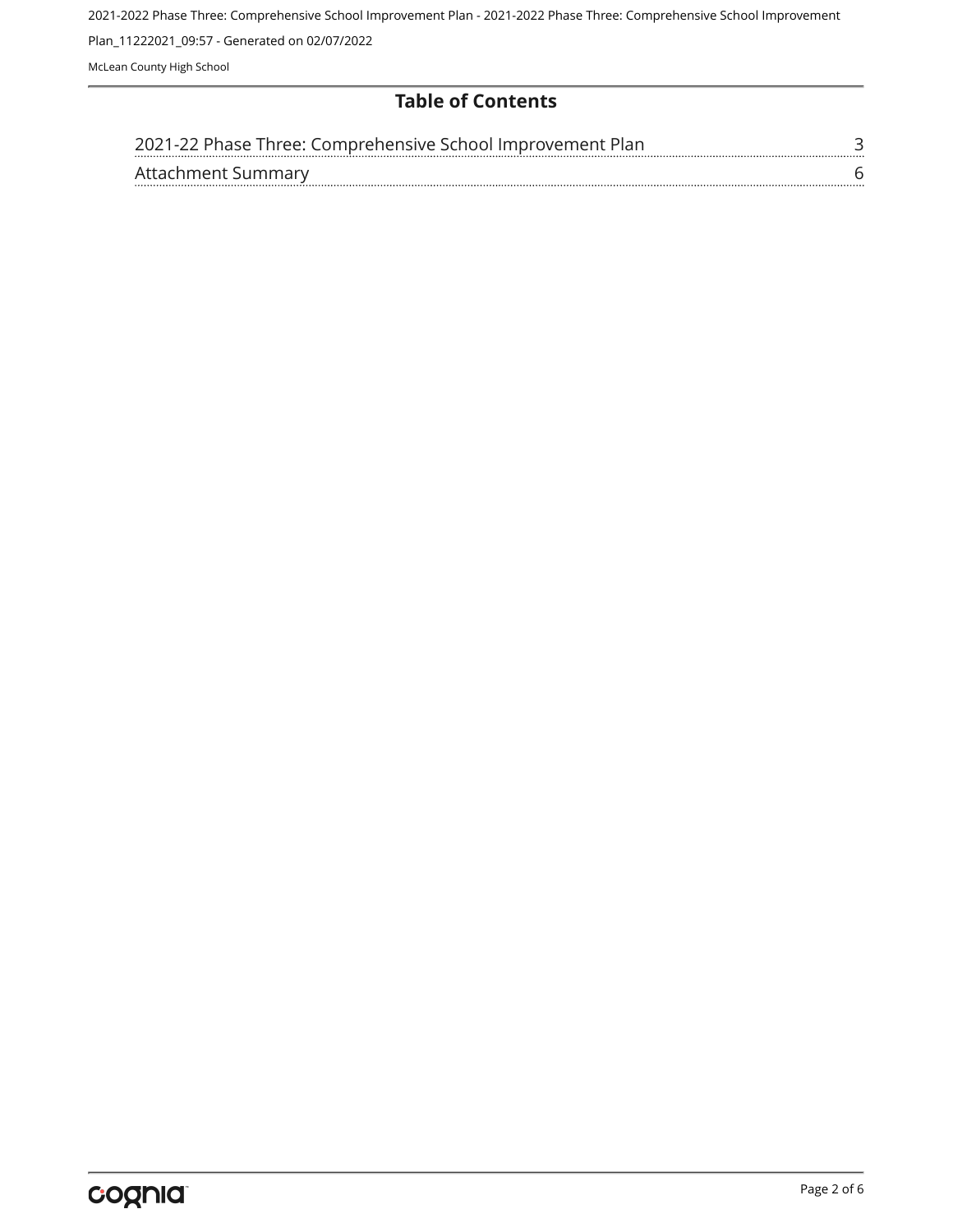## <span id="page-2-0"></span>**2021-22 Phase Three: Comprehensive School Improvement Plan** Rationale

School improvement efforts are a collaborative process involving multiple stakeholders. During the improvement planning process, leaders focus on priority needs, funding, and closing achievement gaps between identified subgroups of students. When implemented with fidelity, the Comprehensive School Improvement Plan (CSIP) cultivates an environment that promotes student growth and achievement.

While the focus of continuous improvement is student performance, the work must be guided by the aspects of teaching and learning that affect performance. An effective improvement process should address the contributing factors creating the learning environment (inputs) and the performance data (outcomes).

For those schools operating a Title I Schoolwide Program, this plan meets the requirements of Section 1114 of the Every Student Succeeds Act as well as state requirements under 703 KAR 5:225. **No separate Schoolwide Program Plan is required.**

Using the Comprehensive School Improvement Plan Template

The template is a complement to the Needs Assessment for Schools. Using your determined priorities, you will set both short- and long-term targets and outline the activities intended to produce the desired changes.

a. Develop your Strategic Goals using the [Comprehensive School Improvement Plan Template](https://education.ky.gov/school/csip/Documents/KDE Comprehensive Improvement Plan for School.docx). b. Upload your completed Comprehensive School Improvement Plan in the attachment area below.

Summarize the plan of action developed through your goal setting process.

Describe which objectives and strategies will be maintained and which will be added or modified to address current needs as outlined in your needs assessment diagnostic, especially those of any identified gap groups.

See goals attachment. The particular class has experienced a series unforeseen and uncontrollable circumstances due to the covid pandemic . This has resulted in a change in dynamics and often expectations in standard level courses. Our CSIP Shows some improvements in a few areas, but some drops in some areas due to these unforeseen circumstances.

Operational Definitions

**Goal:** Long-term three- to five-year targets based on the five (5) required school level goals. Elementary/middle schools must have goals for proficiency, separate academic indicator,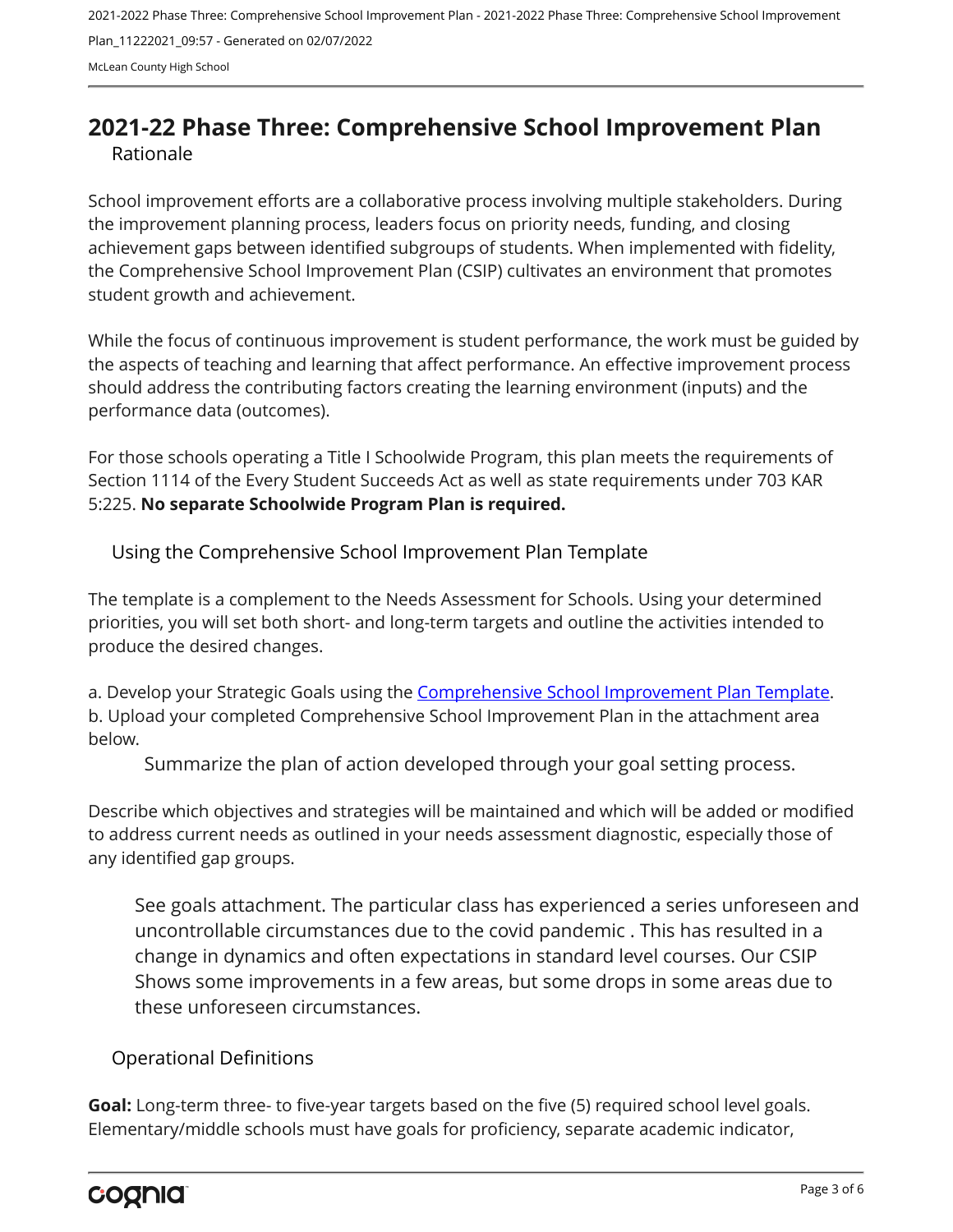achievement gap, growth, and transition readiness. High schools must have goals for proficiency, separate academic indicator, achievement gap, graduation rate, and transition readiness. Longterm targets should be informed by The Needs Assessment for Schools.

**Objective:** Short-term target to be attained by the end of the current academic year. There can be multiple objectives for each goal.

**Strategy:** An approach to systematically address the process, practice, or condition that the school will focus its efforts upon, as identified in the Needs Assessment for Schools, in order to reach its goals or objectives. There can be multiple strategies for each objective. The strategy can be based upon Kentucky's six (6) Key Core Work Processes listed below or another established improvement approach (i.e. *Six Sigma, Shipley, Baldridge, etc.*).

**Key Core Work Processes:** A series of processes identified by the Kentucky Department of Education that involve the majority of an organization's workforce and relate to its core competencies. These are the factors that determine an organization's success and help it prioritize areas for growth.

[KCWP 1: Design and Deploy Standards](https://education.ky.gov/school/csip/Documents/KCWP%201%20Strategic%20Design%20and%20Deploy%20Standards.pdf) [KCWP 2: Design and Deliver Instruction](https://education.ky.gov/school/csip/Documents/KCWP%202%20Strategic%20Design%20and%20Deliver%20Instruction.pdf) [KCWP 3: Design and Deliver Assessment Literacy](https://education.ky.gov/school/csip/Documents/KCWP%203%20Strategic%20Design%20and%20Deliver%20Assessment%20Literacy.pdf) [KCWP 4: Review, Analyze and Apply Data](https://education.ky.gov/school/csip/Documents/KCWP%204%20Strategic%20Review%20Analyze%20and%20Apply%20Data.pdf) [KCWP 5: Design, Align and Deliver Support](https://education.ky.gov/school/csip/Documents/KCWP%205%20Strategic%20Design%20Align%20Deliver%20Support%20Processes.pdf) [KCWP 6: Establishing Learning Culture and Environment](https://education.ky.gov/school/csip/Documents/KCWP%206%20Strategic%20Establish%20Learning%20Culture%20and%20Environment.pdf)

**Activity:** Actionable steps used to deploy the chosen strategy. There can be multiple activities for each strategy.

**Measure of Success:** Criteria that shows the impact of the work. The **measures** may be quantitative or qualitative but are observable in some way.

**Progress Monitoring:** Process used to assess the implementation of the plan, the rate of improvement, and the effectiveness of the plan. Should include timelines and responsible individuals.

**Funding:** Local, state, or federal funds/grants used to support (or needed to support) the improvement initiative. If your school is a recipient of Title I, Part A funds, your CSIP serves as your annual plan and should indicate how Title I funds are utilized to carry out the planned activities.

### Requirements for Building an Improvement Plan

The required school goals include the following:

• For elementary/middle school, these include proficiency, separate academic indicator, achievement gap, and, growth.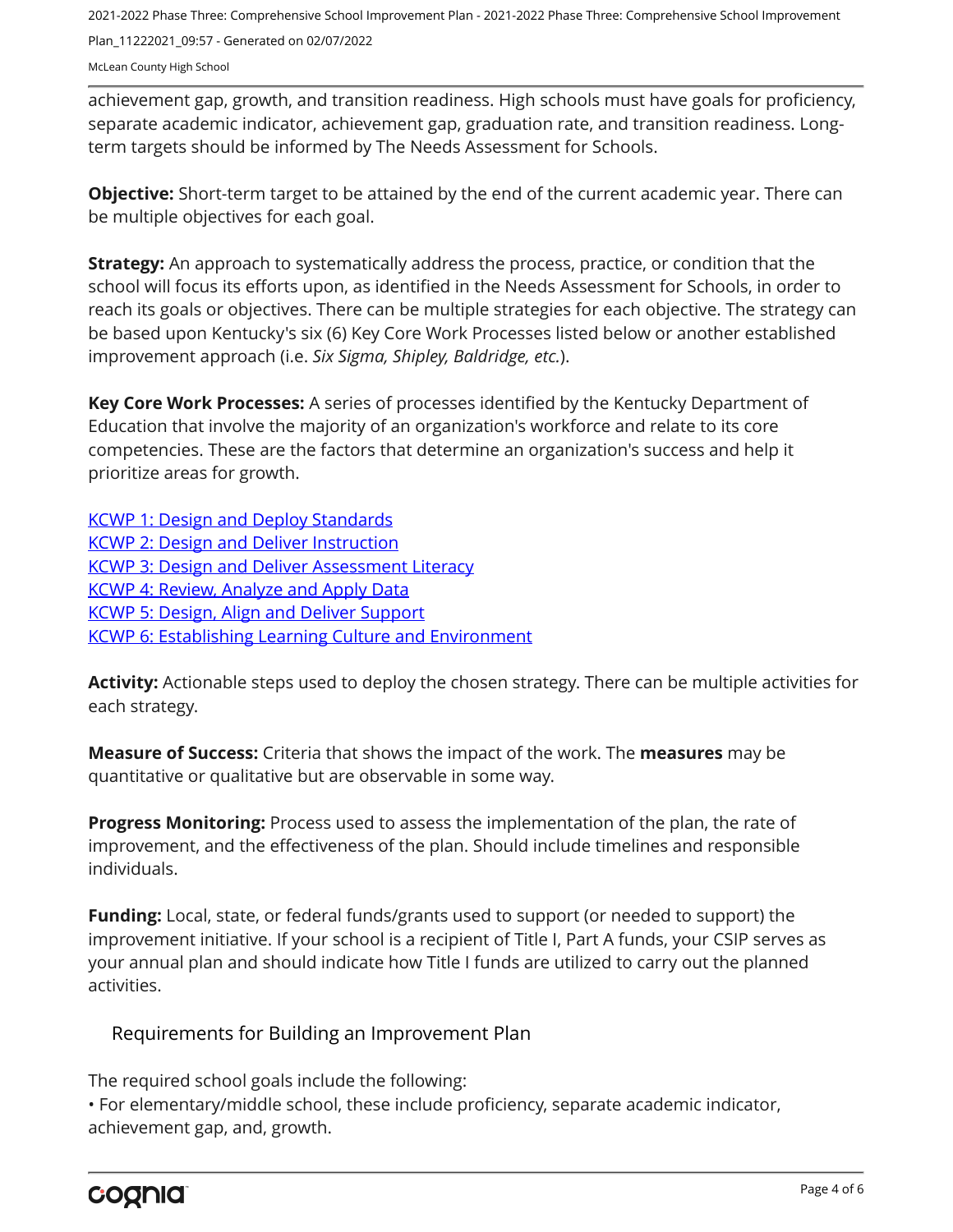2021-2022 Phase Three: Comprehensive School Improvement Plan - 2021-2022 Phase Three: Comprehensive School Improvement

Plan\_11222021\_09:57 - Generated on 02/07/2022

McLean County High School

• For high school, these include proficiency, separate academic indicator, achievement gap, graduation rate, and transition readiness.